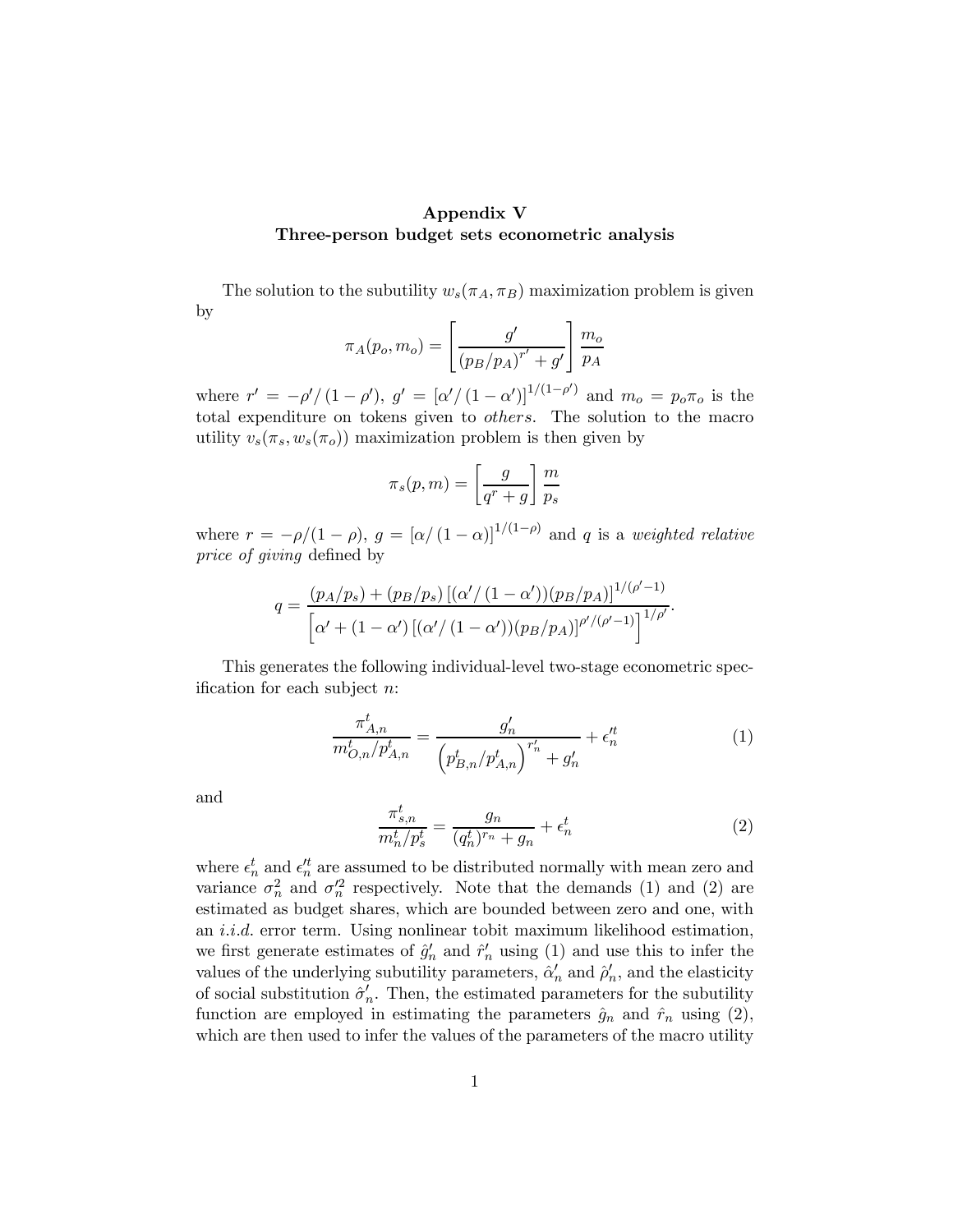function  $\hat{\alpha}_n$  and  $\hat{\rho}_n$  and the elasticity of altruistic substitution  $\hat{\sigma}_n$ . Table AV1 presents the results of the estimations  $\hat{a}_n$ ,  $\hat{\rho}_n$ ,  $\hat{\sigma}_n$ ,  $\hat{a}'_n$ ,  $\hat{\rho}'_n$  and  $\hat{\sigma}'_n$  for the 29 subjects (44.6 percent) for whom we need to recover the underlying distributional preferences by estimating the CES model.

[Table AV1 here]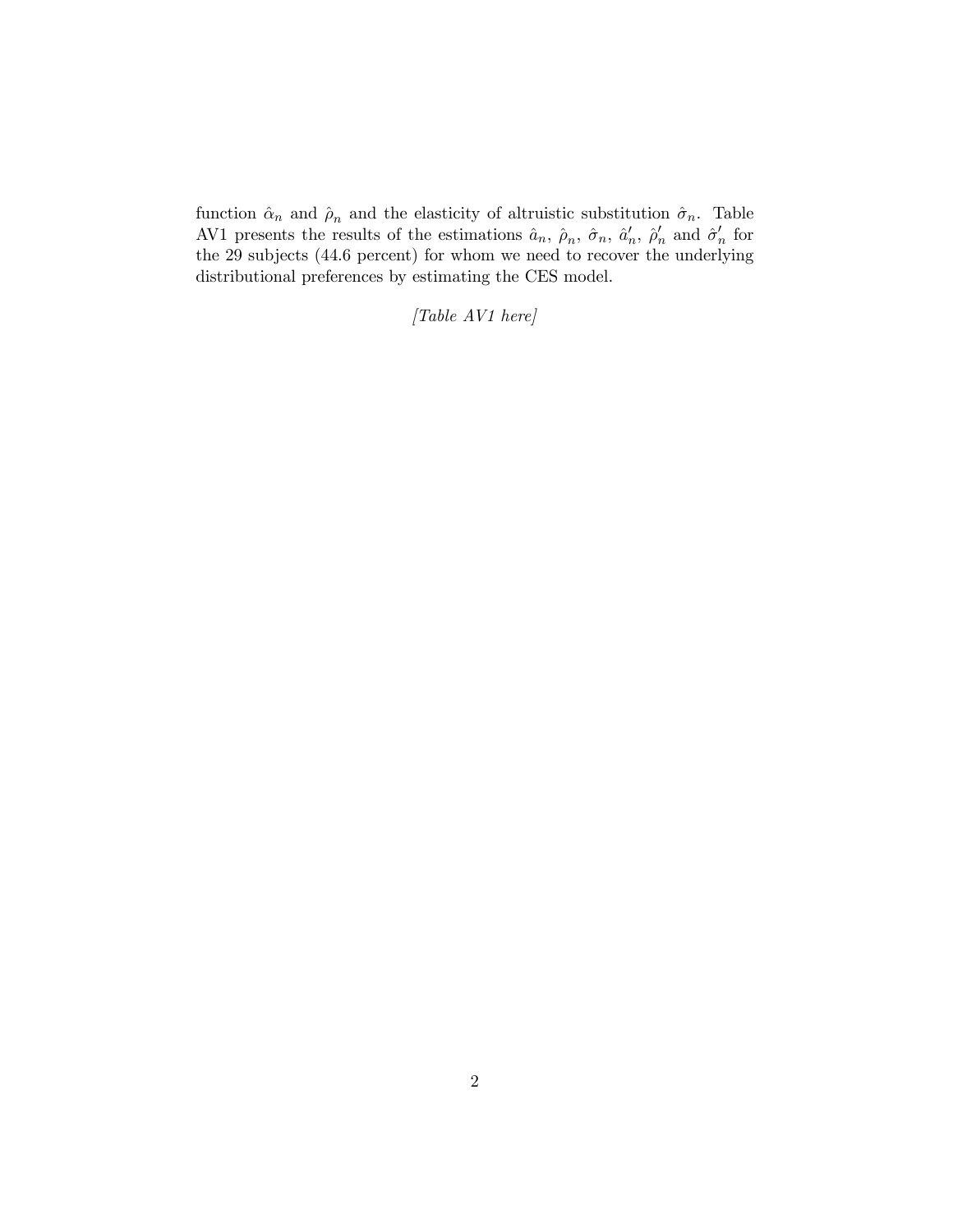| ID  | D         | $\alpha$ | $\sigma$ | g           | sd(g)       | $\boldsymbol{r}$ | sd(r)  |
|-----|-----------|----------|----------|-------------|-------------|------------------|--------|
| 136 | 0.097     | 0.405    | 0.093    | 0.652       | 0.053       | $-0.107$         | 0.086  |
| 148 | $-2.336$  | 0.999    | 0.116    | 7.734       | 1.877       | 0.700            | 0.195  |
| 151 | 0.375     | 0.472    | 0.198    | 0.837       | 0.133       | $-0.600$         | 0.195  |
| 152 | 0.576     | 0.537    | 0.173    | 1.420       | 0.255       | $-1.360$         | 0.238  |
| 156 | 0.676     | 0.423    | 0.243    | 0.385       | 0.120       | $-2.082$         | 0.465  |
| 157 | 0.174     | 0.525    | 0.113    | 1.130       | 0.109       | $-0.210$         | 0.094  |
| 159 | 0.205     | 0.875    | 0.069    | 11.565      | 2.186       | $-0.258$         | 0.207  |
| 161 | $-0.338$  | 0.914    | 0.088    | 5.871       | 1.145       | 0.253            | 0.159  |
| 163 | 0.795     | 0.500    | 0.299    | 1.004       | 0.473       | $-3.877$         | 0.915  |
| 165 | 0.395     | 0.553    | 0.178    | 1.425       | 0.244       | $-0.652$         | 0.174  |
| 166 | $-0.461$  | 0.602    | 0.173    | 1.328       | 0.194       | 0.316            | 0.139  |
| 170 | 0.534     | 0.384    | 0.173    | 0.362       | 0.090       | $-1.146$         | 0.289  |
| 172 | 0.349     | 0.504    | 0.132    | 1.026       | 0.140       | $-0.537$         | 0.153  |
| 173 | $-0.425$  | 0.519    | 0.135    | 1.055       | 0.127       | 0.298            | 0.109  |
| 174 | 0.594     | 0.580    | 0.150    | 2.221       | 0.333       | $-1.463$         | 0.228  |
| 175 | 0.133     | 0.403    | 0.125    | 0.637       | 0.066       | $-0.153$         | 0.110  |
| 176 | 0.990     | 0.688    | 0.135    | $7.9E + 33$ | $8.0E + 34$ | $-97.474$        | 48.066 |
| 177 | $-0.698$  | 0.678    | 0.097    | 1.551       | 0.153       | 0.411            | 0.100  |
| 179 | $-20.243$ | 1.000    | 0.132    | 6.362       | 1.514       | 0.953            | 0.202  |
| 183 | 0.312     | 0.462    | 0.129    | 0.800       | 0.093       | $-0.454$         | 0.144  |
| 185 | $-0.282$  | 0.335    | 0.161    | 0.586       | 0.085       | 0.220            | 0.168  |
| 186 | 0.304     | 0.861    | 0.049    | 13.723      | 2.085       | $-0.437$         | 0.177  |
| 187 | 0.114     | 0.770    | 0.113    | 3.917       | 0.708       | $-0.129$         | 0.186  |
| 191 | $-0.295$  | 0.553    | 0.143    | 1.179       | 0.131       | 0.228            | 0.116  |
| 192 | 0.642     | 0.636    | 0.159    | 4.772       | 1.235       | $-1.793$         | 0.374  |
| 193 | 0.481     | 0.408    | 0.208    | 0.488       | 0.126       | $-0.925$         | 0.288  |
| 194 | 0.646     | 0.381    | 0.300    | 0.253       | 0.124       | $-1.823$         | 0.540  |
| 197 | $-0.914$  | 0.607    | 0.082    | 1.255       | 0.099       | 0.478            | 0.073  |
| 198 | 0.581     | 0.742    | 0.076    | 12.463      | 2.889       | $-1.387$         | 0.231  |

(macro utility function) Table AV1. Results of individual-level three-person CES demand function estimation